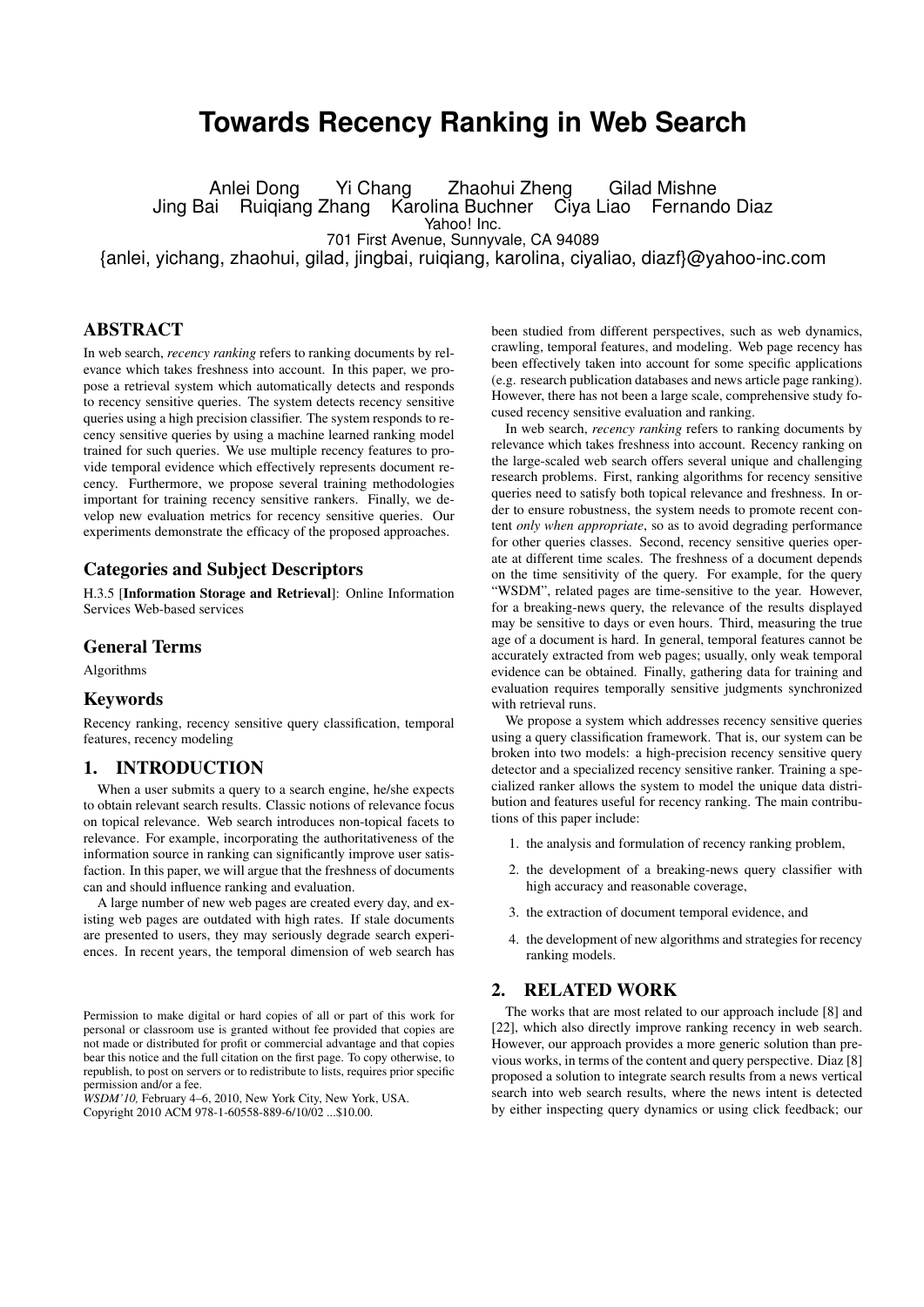approach is to optimize ranking recency on all web pages directly, covering a more generic content perspective. Zhang *et al.* [22] proposed a ranking score adjustment method on year-qualified-queries, for which a few simple but effective adjustment rules are applied to the ranking results based on the timestamps extracted from the documents. Our approach can be applied on all time-sensitive queries, which covers a more generic query perspective.

The following prior works exploit the temporal dimension in general web search. Baeza-Yates *et al.* [2] studied the relation between the web dynamics, structure and page quality, and demonstrated that PageRank is biased against new pages. In T-Rank Light and T-Rank algorithms [3], both activity (i.e., update rates) and freshness (i.e., timestamps of most recent updates) of pages and links are taken into account for link analysis. Cho *et al.* [6] proposed a page quality ranking function in order to alleviate the problem of popularity-based ranking, and they used the derivatives of PageRank to forecast future PageRank values for new pages. Nunes *et al.* [17] proposed to improve web information retrieval in the temporal dimension by combining the temporal features extracted from both individual document and the whole web. Pandey *et al.* [18] studied the tradeoff between new page exploration and highquality page exploitation, which is based on a ranking method to randomly promote some new pages so that they can accumulate links quickly.

Temporal dimension is also considered in other information retrieval applications. Del Corso *et al.* [7] proposed the ranking framework to model news article generation, topic clustering and story evolution over time, and this ranking algorithm takes publication time and linkage time into consideration as well as news source authority. Li *et al.* [15] proposed a TS-Rank algorithm, which considers page freshness in the stationary probability distribution of Markov Chains, since the dynamics of web pages is also important for ranking. This method is proved to be effective in the application of publication search. Pasca [19] used temporal expressions to improve question answering results for time-related questions. Answers are obtained by aggregating matching pieces of information and the temporal expressions they contain. Furthermore, Arikan *et al.* [1] incorporated temporal expressions into language model, and demonstrated experimental improvement in retrieval effectiveness.

Recency Query Classification plays an important role in Recency ranking. Diaz [8] determined the newsworthiness of a query by predicting the probability of a user clicks on the news display of a query. König *et al.* [14] estimated the click-through rate for dedicated news search result with a supervised model, which is to satisfy the requirement of adapting quickly to emerging news event.

### 3. RECENCY DATA ANALYSIS

In this paper, we target breaking-news queries, because breakingnews queries exhibit most typical issues with regards to recency in search ranking results and where it is clear that user experience can be improved by improving the ranking. Breaking-news queries include queries about topics which are in the news at the time when the query was entered. In other words, there was a "buzz" or major influx of content in the media on that topic at the time when the query was entered by the user. The event which the query refers to may have happened several days before the date of the query, but if there is still significant news coverage for that event the query should be classified as breaking-news. There are other nonbreaking-news-queries which may also have recency problems. We first study breaking-news queries in attempt to solve the recency problem within this query category. With increased maturity of the technology, we will extend similar approaches to other queries.

Recency ranking data collection is different from regular rank-

ing data collection. In regular ranking data collection, the relevance judgement for a query-url pair is usually static over time because document freshness does not affect the user satisfaction. The judgement for a recency-sensitive query-url pair, however, should incorporate the freshness of the document. For example, the epidemic *swine flu* was identified in April 2009. Therefore, for the query "swine flu" in April 2009, the web page of a news article reporting the identification of this epidemic can be appropriately labeled with the grade "excellent". A few days later, this web page becomes outdated as there have been many more web pages reporting the latest status of this epidemic, beyond its identification; thus, the grade should be demoted from "excellent".

We conducted an editorial test in order to confirm that there was indeed a relationship between objective recency and subjective recency. We sampled a set of queries automatically classified as recency-sensitive (details of this method are described in Section 4). From this set, editors selected only queries which were truly recency-sensitive for evaluation. For each query, we select the 20- 30 top-ranked urls returned by a commercial search engine. We then employ different techniques to promote fresh urls. For example, based on the link discovery times, the fresher a page, the higher promotion score it should be given.

It is obvious that, to label recency data, a tuple  $\langle \text{query}, \text{url}, \text{t}_{\text{query}} \rangle$ needs to be provided for judgement instead of only *⟨*query*,* url*⟩*, where  $t_{query}$  is query issue time. If the judging time  $t_i$  of  $\langle$  query, url $\rangle$ is far behind query issue time  $t_{query}$ , it is impractical for the editors to do reliable judgement. Therefore, we collected sets of recency data periodically instead of collecting all the recency data for only one time. Each time we collected a set of recency data, we ask editors to judge the query-url pairs immediately, so that the query issue time and judging time are as close as possible. Collecting recency data periodically can also prevent the data distribution from being too biased towards a short period of time. For example, within one day, there are many similar queries related to the same breaking news, which are very different from the query distribution over a longer time span.

We then asked human editors for the following labels,

- 1. relevance judgments of query-url pairs
- 2. recency-sensitivities and true timestamps of a sample of urls

We apply five judgement grades on query-url pairs: perfect, excellent, good, fair and bad. For human editors to judge a query-url pair, we ask them to first grade it by non-temporal relevance, such as intent, usefulness, content, user interface design, domain authority, etc; then, the grade can be adjusted solely based on the recency of the result. More specifically, a result should receive a demotion if the date of the page, or age of the content, makes the result less relevant in comparison to more recent material or changes in time which alter the context of the query. This demotion should be reflected in the following judgment options:

- shallow demotion (1-grade demotion): if the result is somewhat outdated, it should be demoted by one grade (e.g., from excellent to good);
- deep demotion (2-grade demotion): if the result is totally outdated or totally useless, it should be demoted by two grades (e.g., from excellent to bad).

The advantages of this recency-demotion grading method include: 1) recency is incorporated into overall relevance so that the ranking model learning problem to be formulated as the optimization of a single objective function; 2) recency can also be decoupled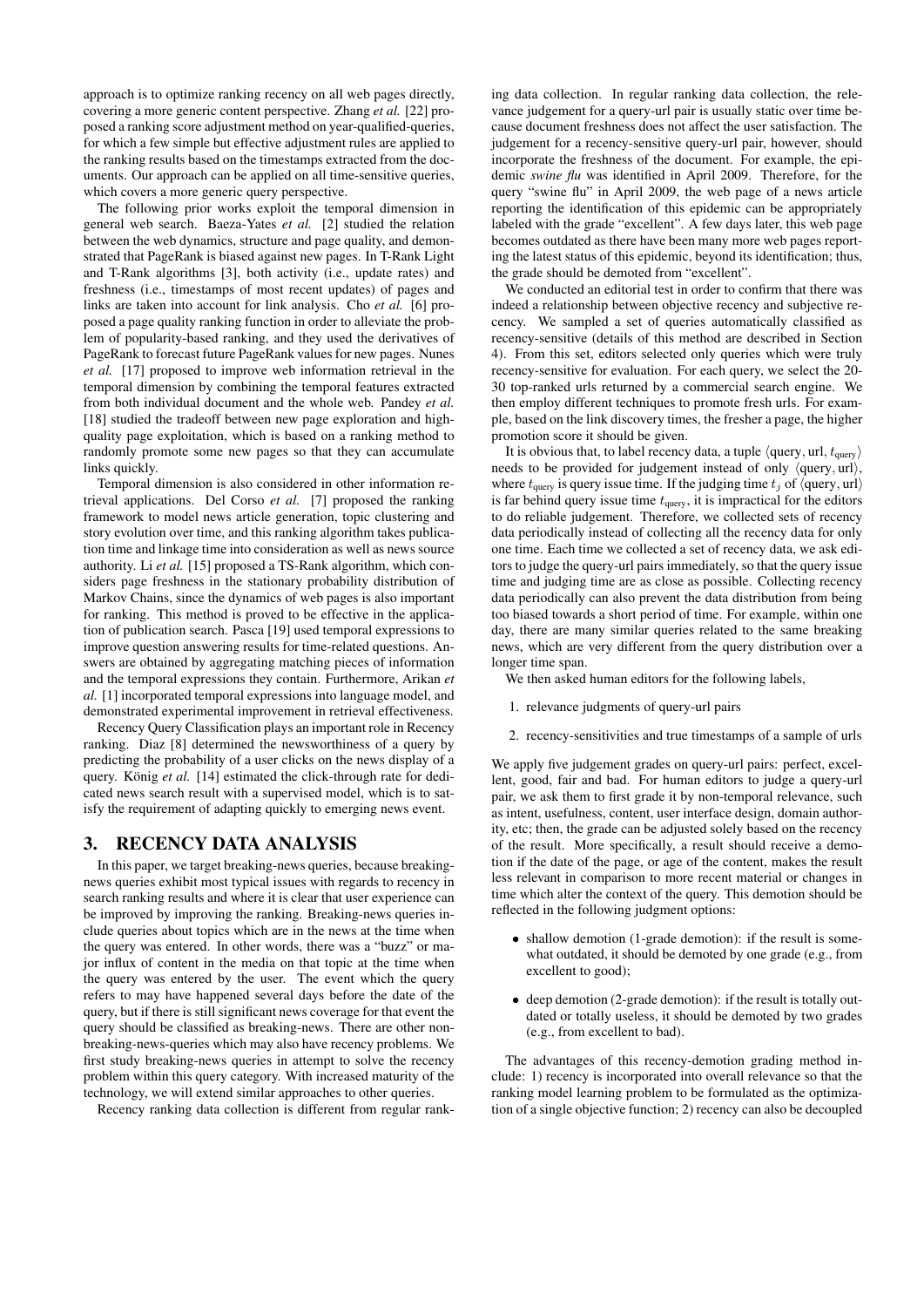

Figure 1: Page distribution with different ages at different recency demotion levels.

from overall relevance so that recency and non-recency relevance can be analyzed separately during learning.

A potential problem of the recency-demotion grading method is that shallow demotion and deep demotion may not demote timesensitive documents to the most appropriate extent. It is possible that the recency demotion may be biased in the overall relevance judgement, i.e., the recency demotion can be either too aggressive for some cases or too conservative for some other cases. We carried out some heuristic studies and found that this judgement guideline is appropriate for most cases. Furthermore, such a recency guideline by one-grade or two-grade demotion is the most straightforward for human editors, whose judging needs to be efficient and can be somewhat error-prone.

The recency-sensitivity of a url means the page has a specific time aspect to it, which is related to news, recurrent events, blogs, buzz queries, etc; otherwise, it is a non-recency-sensitive page. Based on editorial judgements, 5,649 out of 16,327 pages, approximately 34*.*6%, are labeled as recency-sensitive pages. We further ask editors to label each recency-sensitive page with its groundtruth timestamp, which should be the date that the main content is created or published for each page. There are 1,888 recencysensitive pages for which the editors can provide reliable dates.

Page age is an objective measurement of recency (which can computed using labeled date), while recency demotion is a subjective judgement by a human about recency. After conducting this editorial study, we found the following results. In the 1,888 recency-sensitive pages with labeled dates, 95 pages are demoted with two grades, 534 pages are demoted with one grade and 1,259 pages are not demoted. Figure 1 shows the page distributions with different ages at different recency demotion levels. We observe most of the non-demoted pages have ages within 10 days, most of the 1-grade-demoted pages have ages within 60 days, and the 2 grade-demoted pages have older ages. This is consistent with our expectation that non-demoted pages have younger ages than demoted pages overall. Note that in Figure 1 (a), the pages which are several days old have the highest frequencies, while there are fewer fresher pages such as those created within two days. This indicates that there are more recency queries that are related to the news that happen several days ago than those that happen within two days. At the same time, the search engine's crawler do not fully discover fresh contents, which is also a factor for this observation.

# 4. RECENCY SENSITIVE QUERY CLASSIFICATION

When a query is issued to the search engine, we use an automatic query classifier to determine if this query is a time-sensitive one or not. Not all queries require specialized handling to promote recent content; in fact, we show later that in some cases retrieval performance can actually degrade when our methods are applied to nontime-sensitive queries. Ideally, we would like to apply our approach only to the subset of breaking-news queries – those queries that are related to ongoing and upcoming events that are in the news. To achieve this we developed an automated classifier that first detects whether an incoming query is a breaking-news one; in this section, we describe this classifier.

The underlying assumption behind our breaking-news query identification is that when a topic is in the news, it tends to diverge from its regular temporal behavior: it becomes more prominent in the query stream, is mentioned more often in news articles, and so on. Existing methods for detecting such topics typically involve tracking the frequency of the topic over discrete time slots, and detecting irregularities such as a large divergence from the mean number of occurrences or a sudden burst of activity [13, 20].

In contrast, our classifier works not by modeling each individual topic and tracking it over time, but by modeling each discrete time slot, and comparing the models representing different time slots. The data we model in each time slot includes the queries users submitted during that period, as well as the news content published during it; the tool we use to model these is *n*-ngram language models. For each time slot, we collect all queries received by the search engine during that slot; we also collect a set of news articles published during that time slot. We then proceed by estimating two  $n$ -gram language models,  $M_{C,t}$  and  $M_{Q,t}$ , representing the Content and the Query data at time *t*, respectively. To construct the langauge models, we consider each query as a sentence.

To identify whether a query *q* is a breaking-news one at time *t*, we would like to compare its affinity with the models representing *t* with its affinity to models representing time periods in the past. To this end, we first select several fixed time intervals,  $r_i$ : these will be the points in time to which we compare the current model. We choose these so that their relation to the current model would reveal an irregularity in the current model, if one exists. For example, typical historical time slots are the one starting 24 hours before *t*, the one starting one week earlier, or the one starting one month earlier. These intervals define several "reference" models – models representing the content and query data at times  $t - r_i$ . We refer to these models as  $M_{C,t-r_i}$  and  $M_{Q,t-r_i}$ .

Next, we compute the generation likelihood of *q* according to the "current" query model,  $P(q|M_{Q,t})$ ; for this, the model is smoothed using linear interpolation with a lower *n*-gram model. We repeat this computation, this time for each one of the reference models, obtaining several  $P(q|M_{Q,t-r_i})$  values. Note that we use models representing identical or similar time spans (but starting and ending at different times) to minimize differences in the generation likelihood results stemming from model estimation parameters.

Finally, we compute the "buzziness" of the query according to the models built from the query stream as

 $\frac{\partial \text{log} P}{\partial t} = \max_i \log P(q|M_{Q,t}) - \log P(q|M_{Q,t-r_i})$ We repeat this computation for the Content models, obtaining a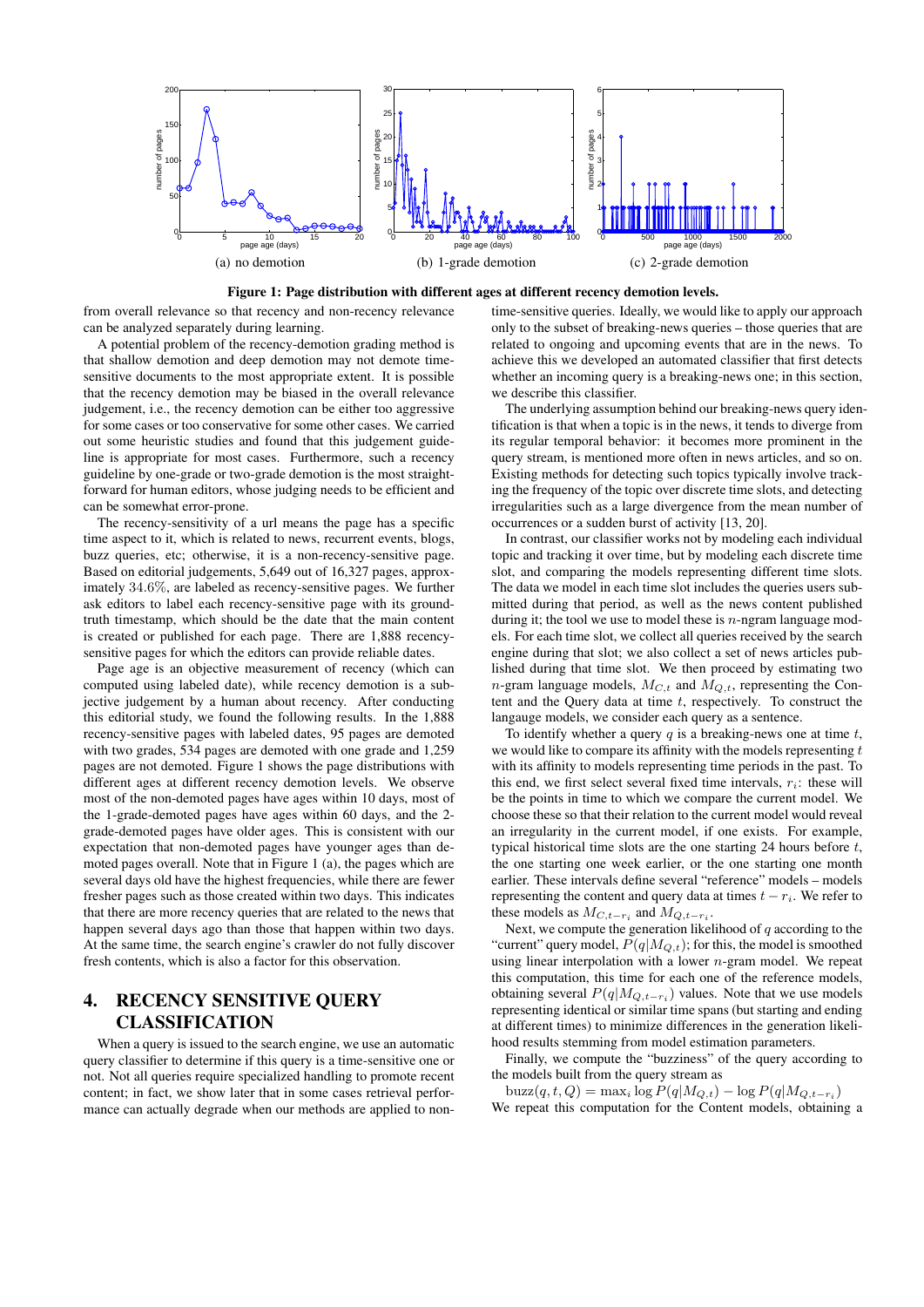Table 1: Using different reference models for query classification: incorporating past query data models, then content models, and an additional boost from the news shortcut signal.

| Reference model                       | Precision | Coverage             |
|---------------------------------------|-----------|----------------------|
|                                       |           | $(\%$ query traffic) |
| $M_{Q,t-r_i}$                         | 0.72      | 1.39                 |
| $r_i = r_{prev\_day}$                 |           |                      |
| $M_{Q,t-r_i}$                         | 0.81      | 1.59                 |
| $r_i = r_{prev\_day}, r_{prev\_week}$ |           |                      |
| $M_{Q,t-r_i}$                         | 0.78      | 1.64                 |
| $r_i = r_{prev\_day},$                |           |                      |
| $r_{prev\_week}, r_{prev\_month}$     |           |                      |
| $M_{Q,t-r_i}$ and $M_{C,t}$           | 0.81      | 1.81                 |
| $r_i = r_{prev\_day},$                |           |                      |
| $r_{prev\_week}, r_{prev\_month}$     |           |                      |
| $M_{Q,t-r_i}$ and $M_{C,t-r_i}$       | 0.87      | 2.65                 |
| $r_i = r_{prev\_day},$                |           |                      |
| $r_{prev\_week}, r_{prev\_month}$     |           |                      |
| with news shortcut boost              |           |                      |

similar estimation of the buzziness, according to the content models, buzz $(q, t, C)$ . We then combine the two scores to obtain a final score,

 $buzz(q, t) = \lambda \cdot buzz(q, t, Q) + (1 - \lambda) \cdot buzz(q, t, C)$ 

Building on previous work aimed at determining when to display a news shortcut next to the web search results [8], we also boost the buzz score of queries that triggered a news shortcut during those same reference time windows by a constant factor.

A query is considered as a breaking-news one if its final buzz score exceeds some threshold *k*.

To obtain optimal  $\lambda$  and  $k$  values, we collect manual judgments for a set of 2000 queries over several days. Within each day, judges were presented with queries submitted by search engine users on that day and asked to determine whether these queries refer to an upcoming, ongoing, or very recent event, for which web search users would prefer recent content. Queries were judged on the same day they were sampled. Judges were instructed that not every query that has an increase in volume is a breaking-news one: for example, following a death of an actor, there is typically some renowned interest in movies starring the actor; such queries (in contrast to queries about the actor himself) are not judged as breaking-news ones as the user is not likely to benefit from recent content. The *λ* and *k* values are chosen to maximize the accuracy of buzz $(q, t)$ over this judged set.

In Table 1, we show the contributions of the various reference models used in our model, which incorporates content and query data for the reference models starting 24 hours earlier, one week earlier, and one month earlier than the current time *t*. The data in this table is aggregated over 600 queries sampled on several different days, and distinct from those queries using to optimize the model parameters. The accuracy of our classifier varies: during periods with a substantial amount of breaking-news events the precision increases to above 0.9, whereas quiet periods have lower precision. Depending on the amount of news in a given day, the coverage of our classifier—the number of queries classified as "breakingnews"—is 1%-2% of the search engine's traffic.

# 5. RANKING FOR RECENCY SENSITIVE **QUERIES**

Machine-learned ranking refers to the automatic construction of a ranking function which optimizes retrieval performance metrics

[4, 5, 9, 10, 12, 21, 23, 16]. Machine-learned rankers have demonstrated significant and consistent gains over many manually tuned rankers for a variety of data sets. Optimization usually is formulated as learning a ranking function from preference data in order to minimize a loss function (e.g., the number of incorrectly ordered documents pairs in the training data). Different algorithm cast the preference learning problem from different points of view. For example, RankSVM [12] uses support vector machines; RankBoost [9] applies the idea of boosting from weak learners; GBrank [23] uses gradient boosting with decision tree; RankNet [4] uses gradient boosting with neural network.

In a typical learning-to-rank framework, some query-url pairs are selected for human judgments. Each of these query-url pairs is given a grade based on the degree of relevance (e.g. bad match, excellent match, etc). The grades will be used as target values for ranking model learning. Each query-url pair is then represented by a feature vector, including link-structure-based features, contentbased features, click-based features, etc.

In this section, we describe features unique to and propose several models for recency sensitive ranking.

### 5.1 Recency features

Intuitively, the recency of a web page can be represented by the elapsed time, which is defined as

$$
\Delta t = t_{\text{query}} - t_{\text{page}},\tag{1}
$$

where  $t_{query}$  is the time at which the user issued the query and  $t_{page}$ is the *page time*, which can be either page creation time or page content time. This elapsed time is also called *page age*. For some specific categories of web pages, the page creation time and/or content time can be easily determined. For example, for a research paper web page or a news article web page, the publication date may be extracted and used as the page time.

However, page time in general cannot be extracted reliably. For a web page, there are two types of sources that may provide evidence for page time [17]: *content-based evidence* and *link-based evidence*. Content-based evidence means that a timestamp can be extracted from page content; however, most web pages do not contain a timestamp. Link-based evidence means that the page discovery time based on the link relationship on the web can be utilized; however, page discovery time is not equal to page creation time.

To best represent page recency with available information, we propose four categories of recency-related features: *timestamp features*, *linktime features*, *webbuzz features* and *page classification features*. For timestamp features and linktime features, time values are extracted from web page content and page discovery log respectively; these two categories of features are used as an attempt to represent page freshness. Webbuzz features represent the update rates of pages and links, reflecting the recent popularity of the pages. Page classification features we use are not recency features but are closely related to page recency, and are useful in ranking model learning to help us appropriately use recency features for different classes of pages.

Each of these recency-related features may not directly and accurately represent page freshness, but they do provide useful evidence. At the ranking model learning stage, these weak, discriminant recency-related features can be combined together to better represent a page's freshness. The main ideas behind these four feature categories are introduced below; some details are omitted due to space limitations.

#### *5.1.1 Timestamp features*

Timestamp features are the time values extracted from page con-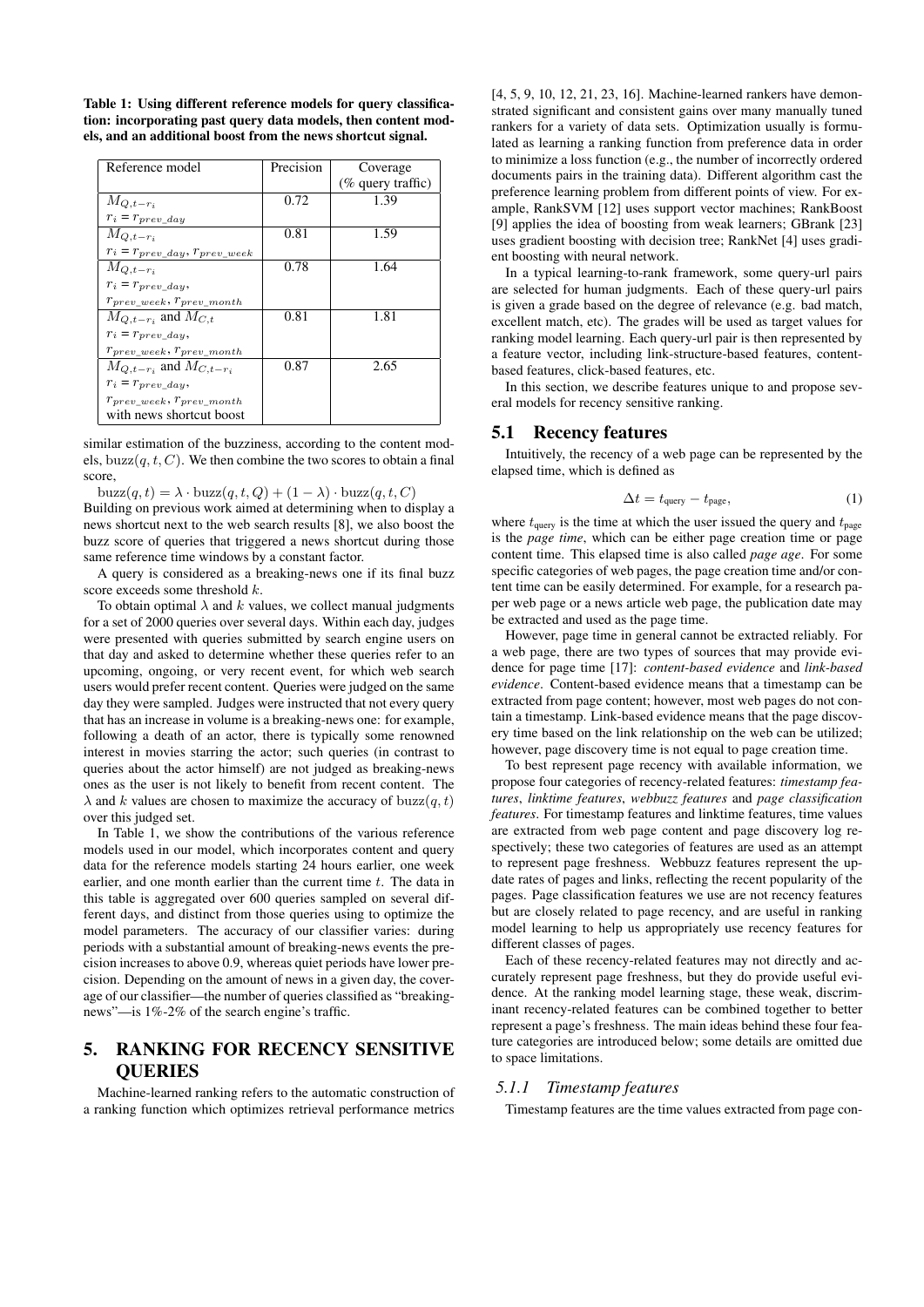tent. These features are especially useful for news article pages containing timestamps in some common formats. There are three steps for extracting these features:

Step 1. Detection: in a given document, we detect timestamps in common formats using regular expressions, including 1) numeric date formats including MM/DD/YYYY, DD/MM/YYYY, YYYY/ MM/DD and YYYY/DD/MM formats (e.g. "09/11/2001" or "2001- 9-1", but not "11/5/05" (2-digit year), "11-2005" (MM-YYYY), or "2005"); 2) English date formats such as 1st Oct 07, 1 December 2007, Jan 2nd 2008, Feb 2 06.

Step 2. Aggregation: multiple timestamps may be detected from a web page. We compute the statistics of these timestamps in an attempt to reflect page freshness from different facets, including the count of timestamps, the first timestamp (in word-view order in the page), the minimal timestamp (corresponding to the oldest), the maximal timestamp (corresponding to the newest), the mean and standard deviation of the timestamps.

Step 3. Age computation: for the timestamp statistics (except standard deviation) obtained in Step 2, we compute their corresponding page age features as their differences from query issue time.

#### *5.1.2 Linktime features*

Linktime features are extracted from a link-based page discovery log to provide page freshness evidence. Whenever a link on the web is discovered, the system records the time of this discovery with the inbound URL. The link is coded as *external* or *internal*, depending on whether or not the outbound url and inbound url are from the same domain. Similar to timestamp features, we compute the statistics of the link times for the page (url), including count, minimum, maximum, mean and standard deviation. As external links usually provide more reliable signals than internal links, we also compute the same set of discovery time statistics based on external links only. The page age features can then be computed by using query issue time.

It is possible that linktime features may not represent page freshness very accurately. For example, a link may be discovered a long time after the inbound page is created depending on crawling capability and the crawling algorithm. On the other hand, linktime features may provide strong evidence of page freshness. For example, if the discovery time of a page is three years ago, we can deduce that the page is at least three years old.

#### *5.1.3 WebBuzz features*

WebBuzz is a feature extraction algorithm that detects recently popular (including new) urls almost instantly as the crawler fetches new pages continuously. This idea is similar to page and link *activity* used in the T-Rank algorithm [3]. It works by mining data from the crawler, where each target url's inlink structure, diversity, and recency, etc. are extracted and urls are selected based on these features, and we have simple yet efficient techniques for avoiding spam and low-quality urls. The buzzing urls so identified are generally of good quality, and since the resulting features are indexed with little latency, the output features contain valuable recency information. There are three main output features: one composite buzz score which represents the intensity of web buzz, and two date features which allow for web buzz expiration: one indicates the time of buzz and the other indicates a trust-weighted inlink discovery time.

#### *5.1.4 Page classification features*

Page classification features are not time-related features, but they may be helpful for recency boosting. For example, if a page is classified as a news article page, and other recency features imply this page is very old, the ranking score of this page should be demoted. We provide these features to the learning algorithm, which is expected to learn such rules automatically. We use three classification features for each page: news page confidence, blog page confidence and page quality confidence. The confidence values are computed based on document content.

Note that there may be missing feature values for some pages. For example, a page may not contain a timestamp so that its timestamp features are invalid. In this case, we assign a default constant value to the feature. For the invalid page age feature, we set a very large positive constant value (e.g., 10,000,000 days) to it. A caveat is that the constant value zero or a small value cannot be used as default values for page age features because zero or small values mean the page is very fresh, which may mislead the learning for recency improvement.

#### 5.2 Recency modeling

Insufficient recency ranking data is a critical problem for the learning-to-rank approach. In this section, we discuss how to appropriately utilize available data and features to solve this problem.

The most straightforward approach is the *dedicated modeling approach*, in which we train the recency ranking model using only recency ranking data, with the feature set being the combination of regular ranking features and recency features. However, recency ranking data is usually insufficient because its collection is costly and time-consuming as we have discussed in Section 3.

Another data source is regular ranking data, which is the training data used for optimizing overall relevance of result ranking. The training data sets used under the framework of learning-to-rank [16] usually belong to this category. Recency ranking data and regular ranking data are different in three aspects: 1) data: queries in recency ranking data are only recency queries while queries in regular ranking data can be any query; 2) features: regular ranking data may not have valid or accurate recency features values. For example, at the time the recency ranking data was collected, the query issue time was not accurately recorded. Therefore, the feature values of page ages cannot be calculated accurately by (1). 3) judgement: the judgement of recency ranking data is done using the recency demotion guidelines (Section 3), while regular ranking data is judged using different guidelines, which usually treat recency criteria differently. For example, some relevance judgments may take recency into account but recency demotion is neither consistently or explicitly applied as done for recency ranking data.

Despite the fact that regular ranking data is different from recency ranking data, it is still a useful information source that can help to learn a recency ranking model, because it represents overall relevance, which is also the primary objective for recency ranking model. Furthermore, the amount of regular ranking data is much larger than recency ranking data, which implies the overall relevance of the model derived from regular ranking data should be much better than that derived from recency ranking data.

As discussed above, the information provided by regular ranking data can be utilized to improve the overall relevance of a recency ranking model. Next, we seek an appropriate way to incorporate relevance information into the learning framework, so that the freshness of ranking results can be improved while preserving relevance performance. To achieve this goal, we propose three types of models: *compositional model*, *over-weighting model* and *adaptation model*, which are introduced below and will be explored more deeply based on the experimental results in Section 7.

We use the GBrank algorithm [23] for ranking model learning, as GBrank is one of the most effective learning-to-rank algorithms. For the purpose of better readability, we briefly introduce the basic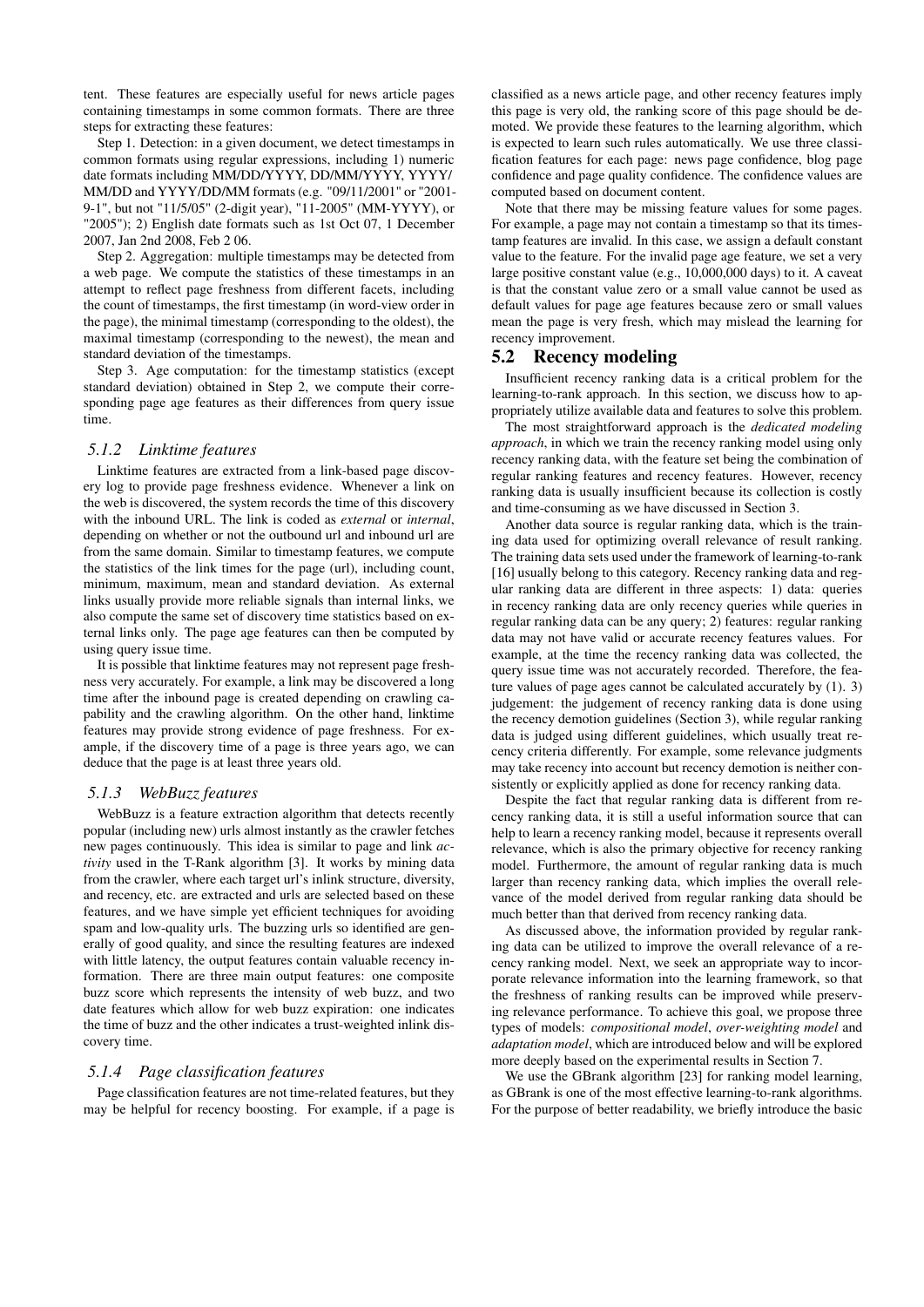idea of GBrank. For each preference pair  $\langle x, y \rangle$  in the available preference set  $S = \{ \langle x_i, y_i \rangle | x_i \rangle | y_i, i = 1, 2, ..., N \}, x$ should be ranked higher than *y*. In GBrank algorithm, the problem of learning ranking functions is to compute a ranking function *h* , so that *h* matches the set of preference, i.e,  $h(x_i) \geq h(y_i)$ , if  $x \succ y$ ,  $i = 1, 2, ..., N$  as many as possible. The following loss function is used to measure the risk of a given ranking function *h*.

$$
R(h) = \frac{1}{2} \sum_{i=1}^{N} (\max\{0, h(y_i) - h(x_i) + \tau\}^2)
$$
 (2)

where  $\tau$  is the margin between the two documents in the pair. To minimize the loss function,  $h(x)$  has to be larger than  $h(y)$  with the margin  $\tau$ , which can be chosen to be a constant value, or as a value varying with the document pairs. When pair-wise judgments are extracted from editors' labels with different grades, pair-wise judgments can include grade difference, which can further be used as the margin *τ* .

#### *5.2.1 Compositional model*

The relevance of the ranking model derived from regular ranking data is already good. One way to exploit this regular ranking model is to use its output ranking score as a feature during learning. More specifically, the training data used for recency model learning is still recency ranking data, while the features include the recency features plus the ranking score of the regular ranking model. As the output model consists of another model's output, we call it a compositional model. In this way, the recency ranking model is using the output of the regular ranking model, which captures the relevance information of query-url pairs. At the same time, the feature dimensionality is significantly reduced, so we expect the overfitting problem to be alleviated. In terms of efficiency, compositional model training is fast because the training data size has relatively small and the feature dimensionality is low.

#### *5.2.2 Over-weighting model*

The over-weighting approach combines regular ranking data and recency ranking data together as training data, and empirically determines the relative weights for these two data sources. The motivation for the over-weighting modeling approach is to leverage all available ranking data. While the grading guideline for regular ranking data is different from the recency demotion guideline for recency ranking data, we attempt to over-weight recency ranking data so that ranking freshness is emphasized while good relevance is kept.

The feature set for the over-weighting model consists of both regular ranking features and recency features. As there is sufficient training data, the ranking model learning algorithm can pick up discriminant features without much overfitting caused by high feature dimensionality.

When combining recency preference pairs and regular preference pairs, we can use different relative weights for these two data sources. The loss function becomes

$$
R(h) = \frac{w}{N_{\text{reconv}}} \sum_{\langle x_i, y_i \rangle \in D_{\text{reconv}}} (\max\{0, h(y_i) - h(x_i) + \tau\}^2)
$$

$$
+ \frac{1 - w}{N_{\text{regular}}} \sum_{\langle x_i, y_i \rangle \in D_{\text{regular}}} (\max\{0, h(y_i) - h(x_i) + \tau\}^2)
$$
(3)

where *w* is used to control the relative weights between recency training data and regular training data, *N*recency is the number of recency training pairs, and *N*regular is the number of regular training pairs.

#### *5.2.3 Adaptation model*

Tree adaptation modeling aims to utilize the training data from one major web search domain (generic relevance ranking in our case) to help train a ranking function for a specific search domain which has insufficient training data (ranking for recency queries). Regression trees, which form the base model, are first trained using the generic relevance data. The base model is then modified according to the small amount of training data from recency ranking. Several modifications can be made on the base model: the splitting value of the feature of a node in the base model can be changed; the response value of a decision tree can be changed, and new decision trees can be appended to the base model. The assumption behind the adaptation approach is that the general ranking features can be correctly captured using a set of general ranking data, and they do not change much from a domain (general domain) to another (recency ranking). However, some details need to be adapted to the new set of data. This assumption is sound in our case, as recency queries are a special type of queries, which also bear the characteristics of general queries. Therefore, the base model can naturally be used (after adaptation) for these queries.

Adaptation also allows us to avoid the problem of insufficient training data. In practice, we have a large amount of general ranking data, but much less recency ranking data. Using only the small amount of recency data would result in a poor model. Adaptation solves this insufficient data problem by exploiting a model trained on a large set of data.

In our case, we use GBrank as the base model. We use pair-wise preference data to adapt the base model. This adaptation process tries to optimize the ranking order so as to approach the correct order as much as possible. It uses a loss function, which is defined on the wrongly ordered document pairs. The goal of the adaptation process is to minimize the loss function. This process can use any available pair-wise training data: document-query pairs judged by human editors and click preference data from the users.

Table 2 summarizes the modeling approaches that we have discussed.

### 6. METHODS AND MATERIALS

### 6.1 Data

We totally collect 70,131 query-url pairs during a period of four months (Feb.*∼*May, 2009) for recency data, all of which were judged by our recency demotion guidelines. For each query-url pair, its judgement and feature extraction were done within the same day. We randomly split the recency data into training set and testing set: 41,678 pairs are for training, and 28,453 pairs are for testing.

As we discussed in Section 5.2, our modeling algorithms seek help from regular ranking data, for which we collect 282,927 queryurl pairs, whose recency features may not be accurate because their values were not saved timely. Also, the judging guideline does not consistently take recency into consideration. We use 206,249 pairs for training, and 76,678 for testing.

### 6.2 Evaluation

We use *discounted cumulative gain* (DCG) [11] to evaluate the quality of a ranking model, which is defined as

$$
\text{DCG}_n = \sum_{i=1}^n \frac{G_i}{\log_2(i+1)}\tag{4}
$$

where  $i$  is the position in the document list,  $G_i$  is the function of relevance grade. Another metric is *normalized discounted cumula-*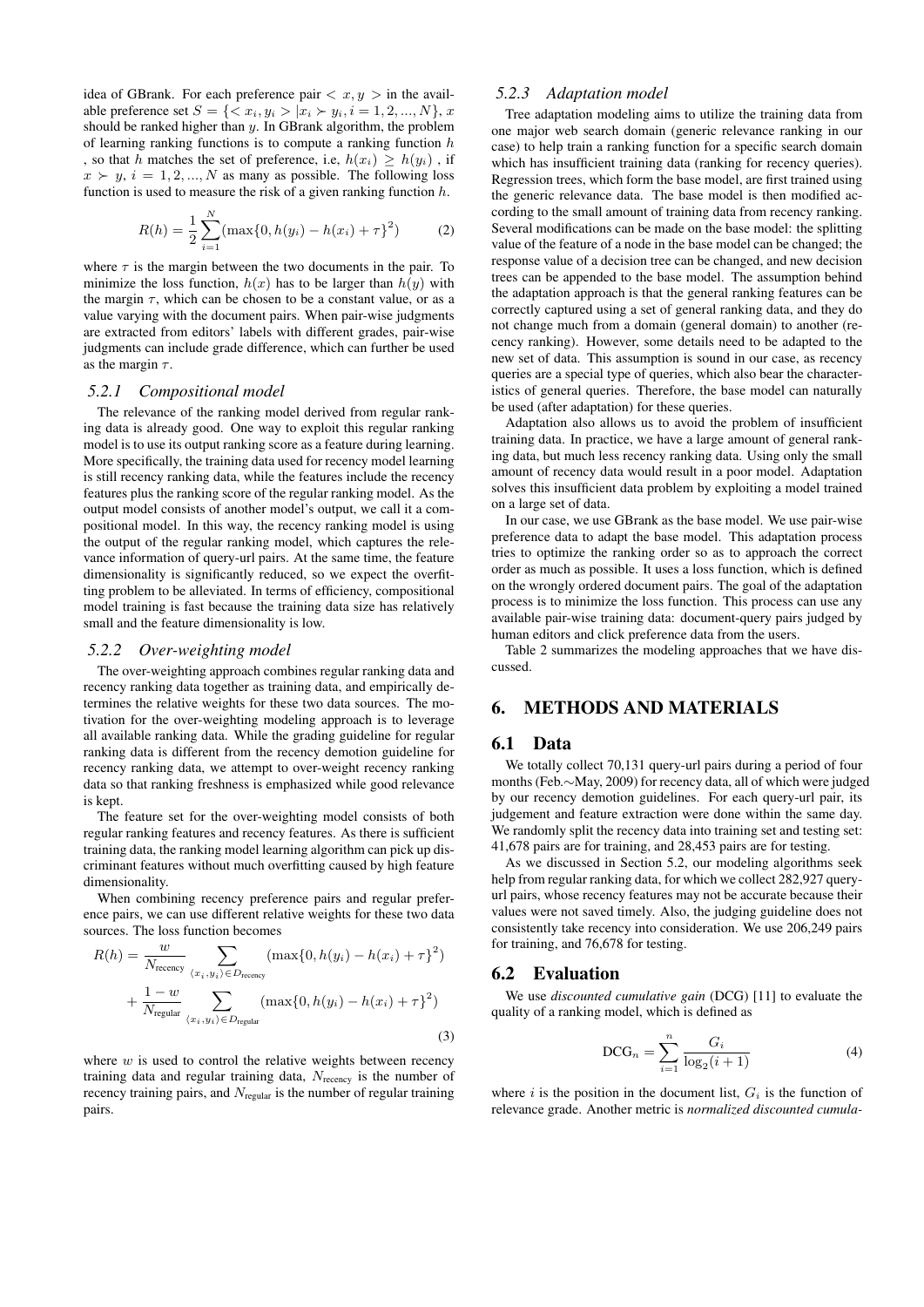Table 2: Summary of recency modeling approaches.  $D_{\text{reenergy}}$ : recency ranking data;  $D_{\text{regular}}$ : regular ranking data;  $F_{\text{reenergy}}$ : recency ranking features; *F*<sub>regular</sub>: regular ranking features (not including *F*<sub>recency</sub>)

|                      | Data                                     | Feature                                   | Algorithm     |
|----------------------|------------------------------------------|-------------------------------------------|---------------|
| dedicated model      | $D_{\text{recency}}$                     | $F_{\text{reconv}} + F_{\text{regular}}$  | <b>GBrank</b> |
| compositional model  | $D_{\text{recenty}}$                     | $F_{\text{reconv}}$ + regular model score | <b>GBrank</b> |
| over-weighting model | $D_{\text{reconv}} + D_{\text{regular}}$ | $F_{\text{reconv}} + F_{\text{regular}}$  | <b>GBrank</b> |
| adaptation model     | $D_{\text{recency}}$                     | $F_{\text{recenty}}$                      | adaptation    |

#### Table 3: Different DCG evaluations.

- DCG<sub>regular</sub> on regular ranking data, represents overall relevance but recency is neither consistently taken into consideration nor decoupled from non-recency relevance.
- DCG<sub>nodemote</sub> on recency ranking data, represents non-recency relevance.
- DCG<sub>demote</sub> on recency ranking data, represents both recency and non-recency relevance.

*tive gain* (NDCG), which is defined as

$$
NDCG_n = Z_n \sum_{i=1}^n \frac{G_i}{\log_2(i+1)}
$$
 (5)

where  $Z_n$  is a normalization factor, which is used to make the NDCG of ideal list be 1. We use  $NDCG_1$  and  $NDCG_5$  to evaluate the ranking results. Plus, we use relative  $DCG<sub>5</sub>$  gain to compare two ranking results.

For different data sets, DCG values are computed based on different judging guidelines, which are listed in Table 3. DCG<sub>regular</sub> represents overall relevance on regular ranking data. We can compute DCG values using either the original grades (by non-recency relevance) or final grades, denoted as  $DCG_{\text{nodemost}}$  and  $DCG_{\text{denote}}$ . respectively. Our goal is to optimize DCG<sub>demote</sub> for ranking results. The pure recency metric can be represented by the difference between DCG<sub>nodemote</sub> and DCG<sub>demote</sub>. For a given DCG<sub>nodemote</sub>, the lower the value of  $DCG_{\text{denote}}$ , the worse the freshness of the ranking result is.

We do both offline and online experiments to test the efficacy of the modeling approaches. Offline experiment means training and validating models using ranking data, and online experiments means testing the models (derived from offline experiments) on search engine.

### 7. RESULTS

### 7.1 Offline results

Table 4 shows offline results by different recency ranking models.

First, the compositional model is better than dedicated model in sense of DCG<sub>5,regular</sub>. This is because the relevance score is used as a feature, which significantly helps to improve relevance results on recency testing data. Second, in the sense of DCG values on regular testing data, over-weighting model gives the best result. Third, adaptation model dominates in the sense of DCG values on recency testing data, and it also provides good improvement on regular testing data. Below we analyze over-weighting model and adaptation



Figure 2: DCG results of over-weighting models using different recency weight values.

models with more details.

#### *7.1.1 Over-weighting model results*

Figure 2 shows the over-weighting models' results on both regular testing data and recency testing data with different weights. DCG<sub>regular</sub> on regular testing data mainly represent the overall relevance of the model, while DCG<sub>demote</sub> on recency testing data represent both recency and relevance. The gap between DCG<sub>demote</sub> and DCG<sub>nodemote</sub> represents recency performance.

It is observed that if only regular training data is used to train the model (recency training data weight is 0), DCG<sub>regular</sub>s on regular testing data are high and  $DCG_{\text{denote}}s$  and  $DCG_{\text{denote}}s$  on recency testing data are low. This is because the distribution of recency ranking data is different from that of regular ranking data (more detailed interpretation will be presented in Section 8.1). Furthermore, we observe the gap between DCG<sub>demote</sub> and DCG<sub>nodemote</sub> is large, which implies the ranking recency is bad. This is expected because the judging guideline on regular ranking data does not consistently take recency into consideration.

When the recency training data is used (weight *>* 0), the DCG values on recency testing data (both  $DCG_{\text{demote}}$  and  $DCG_{\text{nodemode}}$ ) become higher than the case that weight is 0. With the recency training data being given more weight, DCG<sub>demote</sub> and DCG<sub>nodemote</sub> values remain similar and DCG<sub>regular</sub> values become lower. This means overall relevance becomes worse although DCG<sub>demote</sub> values do not change significantly. The gap between DCG<sub>demote</sub> and DCG<sub>nodemote</sub> becomes smaller, which means the ranking recency is improved.

When only recency training data is used (weight is *∞*, i.e., recency dedicated modeling), the DCG values on recency testing data are high. Furthermore, there is no gap between  $DCG_{demote}$  and DCG<sub>nodemote</sub>, i.e., the ranking recency is good. However, the overall relevance becomes bad as DCG<sub>regular</sub> values are low, this is due to the overfitting on recency ranking data.

To summarize, we need to select models which give good DCG values on both recency testing data and regular testing data; at the same time, the gap between DCG<sub>demote</sub> and DCG<sub>nodemote</sub> should be small. From Figure 2, the candidate models can be those with weights being 1.0, 2.0 and 3.0.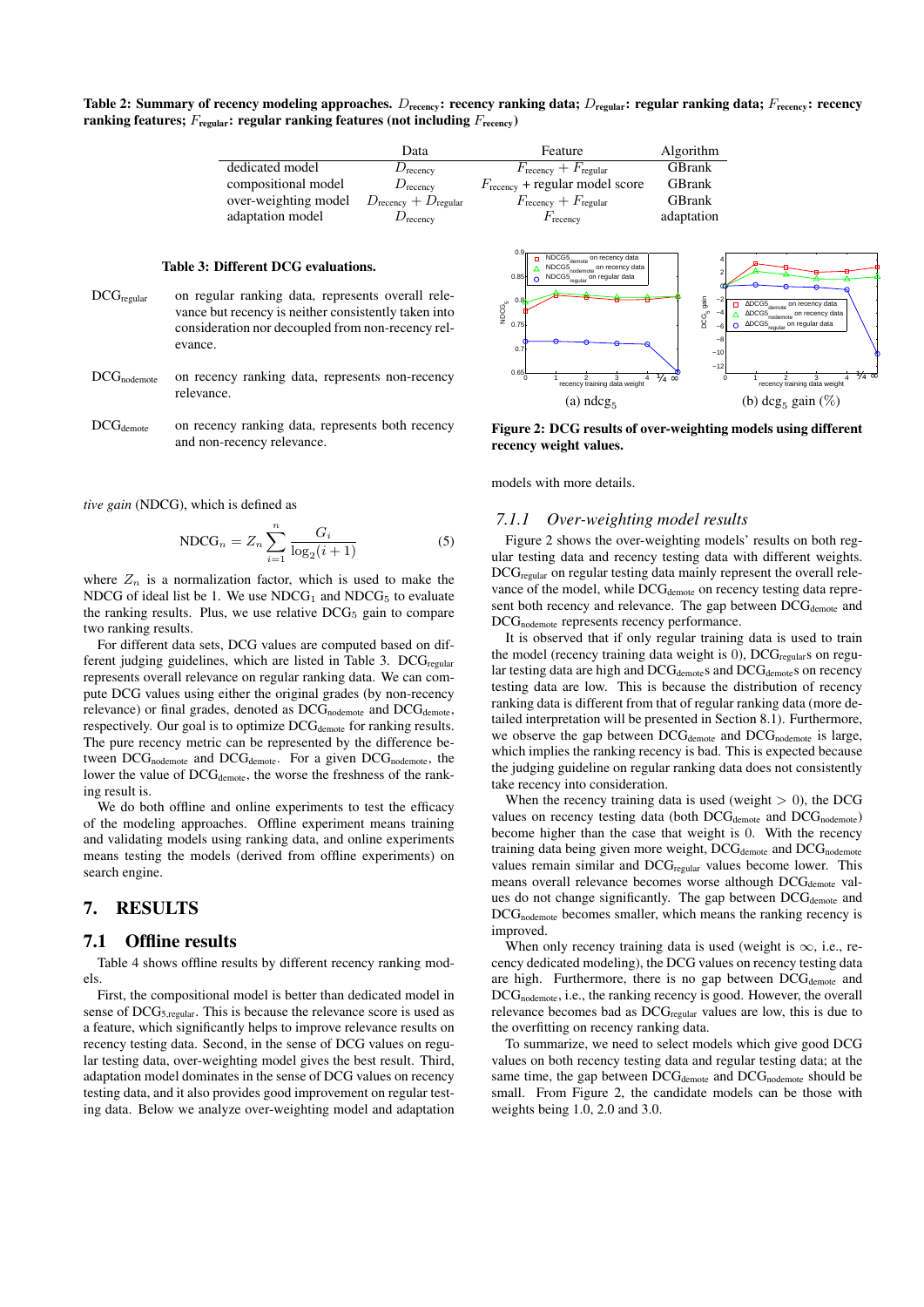Table 4: Offline NDCG results by different recency ranking models.

|                                                            | $NDCG_{5,regular}$                                                                                                                         | $NDCG_{5, demote}$                                                           | $NDCG5$ <sub>nodemote</sub> |
|------------------------------------------------------------|--------------------------------------------------------------------------------------------------------------------------------------------|------------------------------------------------------------------------------|-----------------------------|
| dedicated model                                            | $0.6517(0.0\%)$                                                                                                                            | $0.8086(0.0\%)$                                                              | $0.8089(0.0\%)$             |
| compositional model                                        | $0.6984(7.2\%)$                                                                                                                            | $0.8047(-0.6\%)$                                                             | $0.8087(-0.02\%)$           |
| over-weighting model<br>weight $= 1.0$                     | $0.7154(9.8\%)$                                                                                                                            | $0.8113(0.3\%)$                                                              | $0.8155(0.8\%)$             |
| over-weighting model<br>weight $= 2.0$                     | $0.7136(9.5\%)$                                                                                                                            | $0.8066(-0.2\%)$                                                             | $0.8116(0.3\%)$             |
| over-weighting model<br>weight $= 3.0$                     | $0.7110(9.1\%)$                                                                                                                            | $0.8016(-0.9\%)$                                                             | $0.8068(-0.3\%)$            |
| adaptation model                                           | $0.6772(3.9\%)$                                                                                                                            | $0.8763(8.4\%)$                                                              | $0.8864(9.6\%)$             |
| 0.8<br>$00^{\frac{1}{100}}$ 0.6 <sup>1</sup><br>0.4<br>0.2 | $\overline{\text{NDCG5}}_{\text{demote}}$<br>o<br>Δ<br>NDCG5 <sub>regular</sub> on regular data<br>$\overline{O}$<br>500<br>tree iteration | on recency data<br>NDCG5 <sub>nodemote</sub> on recency data<br>1000<br>1500 | 2000                        |

Figure 3: Testing results of adaptation model.

#### *7.1.2 Adaptation model results*

Figure 3 shows the testing results by adaptation model on both recency testing data and regular testing data. The base model consists of 1000 trees, and adaptation appends another 1000 tree in order to minimize recency loss. As we can see, there is a large jump in effectiveness for recency testing data when additive trees are appended. However, we also need to consider regular testing data, on which the NDCG values become lower. This implies that, with more additive trees, the model is more overfitted on recency ranking data because only the recency training data is used to train the additive trees; however, the overall relevance may be hurt in sense of the NDCG values on regular testing data.

#### 7.2 Online results

We performed three days of online tests on 05/29/2009 (150 queries), 06/02/2009 (150 queries) and 06/05/2009 (150 queries). We compare different models with a baseline model, which is derived from regular ranking data. Therefore, the baseline has good relevance but bad recency. Note that this baseline model is different from the baseline model (dedicated model) used in offline experiments. Table 5 and Table 6 show the online testing results with NDCGs and DCG gains respectively. For each model category, we present the model with the best DCG results. The over-weighting model with weight being 2.0 is the best among its category. Due to system issues, we were not able to use compositional model for this online test. However, based on the offline experiments, the compositional model does not give the best results. Therefore, we mainly explore over-weighting model and adaptation model.

We observe that over-weighting model is consistently stronger

#### Table 5: Online NDCG results by different recency ranking models.

|  | (a) only on recency queries |  |
|--|-----------------------------|--|
|  |                             |  |

|                      | $NDCG_{5,nodemote}$                              | $NDCG_{5, d$ emote       |
|----------------------|--------------------------------------------------|--------------------------|
| baseline model       | $0.9111(0.0\%)$                                  | $0.8941(0.0\%)$          |
| over-weighting model | $0.9160(0.5\%)$                                  | $0.9041(1.1\%)$          |
| adaptation model     | $0.9094(-0.2\%)$                                 | $0.8948(0.1\%)$          |
|                      | (b) on all queries classified as recency queries |                          |
|                      | $NDCG_{5,nodemote}$                              | NDCG <sub>5,demote</sub> |
| baseline model       | $\overline{0.9092}$ $\overline{(0.0\%)}$         | $0.8931(0.0\%)$          |
| over-weighting model | $0.9143(0.6\%)$                                  | $0.9025(1.1\%)$          |

Table 6: Online DCG gains over baseline by different recency ranking models.

adaptation model 0.9067 (*−*0*.*3%) 0.8931 (0*.*0%)

| (a) only on recency queries                                                      |                                         |                                       |  |
|----------------------------------------------------------------------------------|-----------------------------------------|---------------------------------------|--|
| $\Delta \text{DCG}_{5,\text{nodemode}}$<br>$\Delta \text{DCG}_{5,\text{demote}}$ |                                         |                                       |  |
| over-weighting model                                                             | 1.7%                                    | $5.8\%$                               |  |
| adaptation model                                                                 | $-0.5\%$                                | 4.9%                                  |  |
| (b) on all queries classified as recency queries                                 |                                         |                                       |  |
|                                                                                  | $\Delta \text{DCG}_{5,\text{nodemote}}$ | $\Delta \text{DCG}_{5,\text{demote}}$ |  |
| over-weighting model                                                             | 1.1%                                    | $5.2\%$                               |  |
| adaptation model                                                                 | $-1.2\%$                                | $4.2\%$                               |  |
|                                                                                  |                                         |                                       |  |

than baseline model in sense of both NDCG and DCG gain. By NDCGnodemote computed by the non-demotion grades, the NDCG gain is limited, which means the non-recency-related relevance is not improved much. However, by NDCG<sub>demote</sub>, the NDCG gain is significantly better than baseline, which means recency ranking is significantly improved. Adaptation model is better than baseline model in sense of  $\Delta \text{DCG}_{5,\text{demote}}$  (Table 6); however, its  $\Delta \text{DCG}_{5,\text{modemote}}$ is lower than that of baseline model, which suggests that the adaptation model improves recency while hurts non-recency relevance a little bit. The models' NDCG improvements are not as significant as DCG improvements, which implies that the ranking improvement mainly comes from easy search cases (the queries that can return many good results). For the hard search cases (the queries that return many bad results), it is improvement may need to rely on crawler improvement because currently there are limited good urls that have been discovered by the search engine.

Figure 4 shows the DCG gains for each of the three day's testing results by over-weighting model. Consistent trends are observed that 1) DCGnodemote gains are always positive, which means the overall non-recency relevance is better than baseline;  $2)$   $DCG<sub>denote</sub>$ gains are always better than DCG<sub>nodemote</sub> gains, which means that ranking recency is improved 3) the non-recency queries caused by inaccuracy of the query classifier dilute the DCG gains only slightly, which means the precision of query classification is good.

Table 7 shows an example of the search results by baseline model and over-weighting model. By non-recency-demotion grades, the results by the two models are similar, which means their non-recency relevances are close. However, when recency is taken into account, the over-weighting model is better than baseline model, whose 3rd and 4th ulrs are so outdated that their grades are demoted by 2 (from excellence to fair).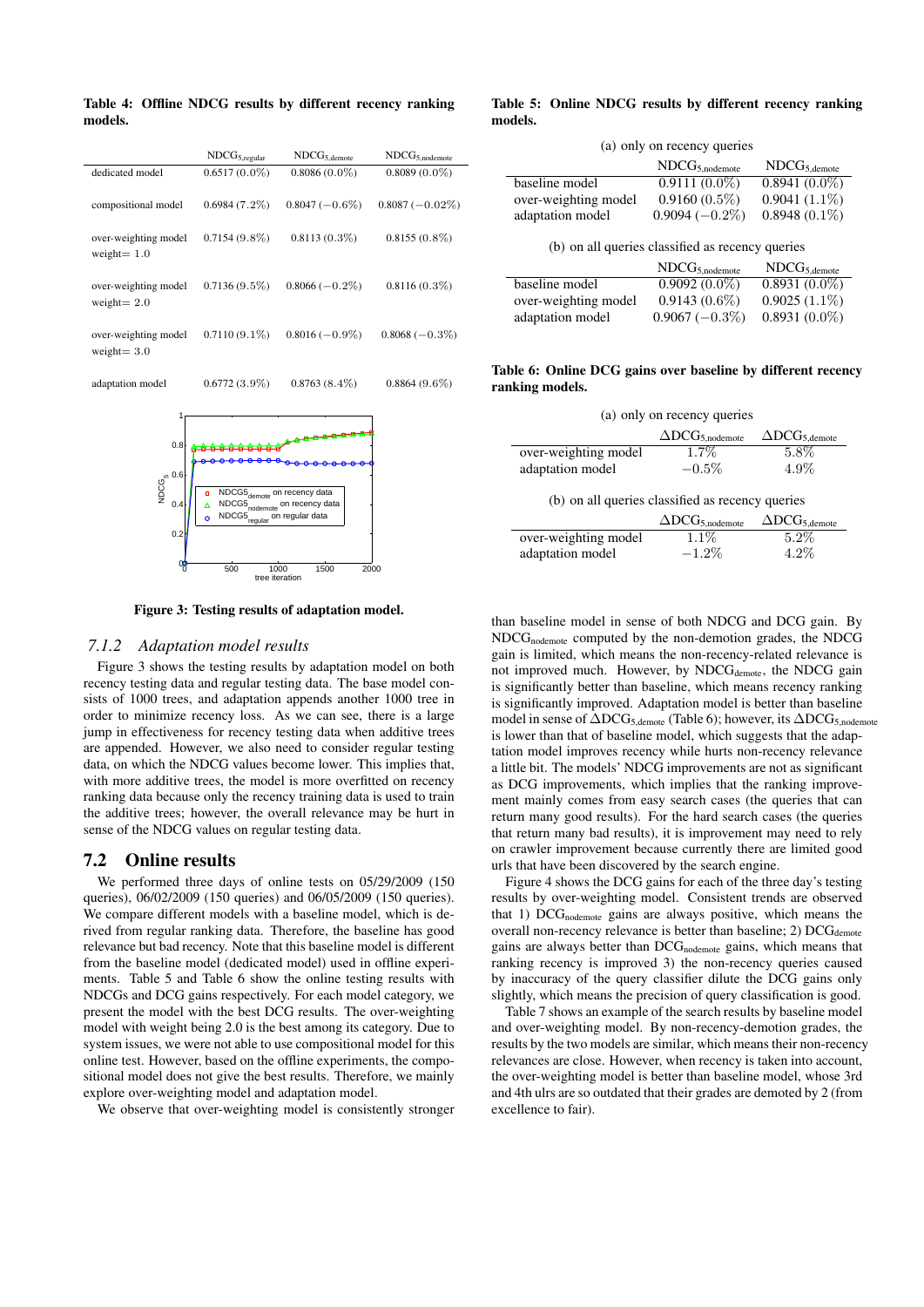

Figure 4: Online DCG gains by over-weighting model over baseline model on different test days.

#### Table 7: An example of ranking recency improvement. The query is "mars rover name".

(a) ranking result by baseline model

| url                                          | $grade_{nodenote}$ | $grade_{\text{demote}}$ |
|----------------------------------------------|--------------------|-------------------------|
| http://marsrovername.jpl.nasa.gov/           | excellent          | excellent               |
| http://marsprogram.jpl.nasa.gov/             | good               | good                    |
| http://www.lego.com/rovers/default.asp       | excellent          | fair                    |
| http://mars.jpl.nasa.gov/MPF/rover/name.html | excellent          | fair                    |
| http://www.mars-rover.com/                   | bad                | bad                     |

(b) ranking result by over-weighting model

|   | url                                                | grade <sub>nodemote</sub> | grade <sub>demote</sub> |
|---|----------------------------------------------------|---------------------------|-------------------------|
|   | http://marsrovername.jpl.nasa.gov/                 | excellent                 | excellent               |
| 2 | http://mpfwww.jpl.nasa.gov/                        | good                      | good                    |
| 3 | http://www.nasa.gov/home/hqnews/2009/may/HQ 09-    | good                      | good                    |
|   | 122 MSL named Curiosity.html                       |                           |                         |
| 4 | http:/www.jpl.nasa.gov/news/news.cfm?release=2009- | excellent                 | excellent               |
|   | 089                                                |                           |                         |
|   | http://www.jpl.nasa.gov/missions/mer/              | excellent                 | excellent               |

Table 8: Indirect comparison of regular ranking data distribution and recency ranking data distribution. The table slot values are NDCG<sub>5,nodemote</sub>s, which are obtained by the training and testing sets specified in the table.

|                       | recency testing data regular testing data |        |
|-----------------------|-------------------------------------------|--------|
| recency training data | 0.7857                                    | 0.6497 |
| random training data  | 0.7569                                    | 0.6865 |

### 8. DISCUSSIONS

Previous experiments have shown the efficacy of our learn-torank approach for recency improvement. In this section, we further analyze the critical factors in this approach, so that we can better understand the results and improve them in future.

### 8.1 Data distribution

As we have observed in offline and online results, using recency training data may help to improve NDCG5*,*nodemote on recency testing data. This leads to the question: in feature space, if we do not consider recency factor, what is the distribution difference between recency ranking data and regular ranking data?

Recency query set is a subset of all queries. Intuitively, many categories of queries can potentially be recency queries. For example, a celebrity name query can be a recency query during a short period of time when there are news related to this celebrity. Similarly, product queries, news-event queries and many other queries

Table 9: The average ranks of the top 5 recency features, and their average relative feature importance scores in overweighting models with different recency training data weight. Recency training data weight is denoted by *wt*.

| wt  | avg. rank | avg. score |
|-----|-----------|------------|
| 0.0 | 63.1      | 12.0       |
| 1.0 | 57.2      | 13.0       |
| 2.0 | 36.6      | 16.7       |
| 3.0 | 23.9      | 22.8       |
| 4.0 | 19.5      | 26.8       |

can be recency queries. On the other hand, there are some categories of queries that are unlikely to be recency queries, e.g., domain queries.

Due to the high dimensionality of ranking features, it is difficult to directly compute the distribution difference between these two types of data. Instead, we use different training/testing set combinations to explore the distribution difference. As introduced in Section 6.1, there are 41,678 query-url pairs in recency training data. We randomly select the same amount of query-url pairs from regular training data, and we call the selected data as *random training data*. We train two ranking models using recency training data and random training data respectively, and apply them to recency testing data and regular testing data to compare NDCG values. During model training, recency features are excluded because our purpose is to explore the non-recency-related distribution. Table 8 shows that 1) on recency testing data (i.e., for recency ranking problem), the model derived from recency training data is better than that derived from random training data; 2) on regular training data (i.e., for generic ranking problem), the model derived from random training data is better. These observations imply that there is a significant distribution difference between recency ranking data and regular ranking data. This explains why when recency training data is used, non-recency relevance on recency testing data may be improved.

#### 8.2 Recency features

Recency features play key roles in recency model learning. We compute feature importance by the method proposed in [10], and rank the features by the descending order of the feature importance scores. The importance score of the most important feature in the whole feature set is 100*.*0. Table 9 shows the average ranks of the top 5 recency features, and their average relative feature importance scores in over-weighting models with different recency training data weight. The more weight of recency training data is given, the higher the average rank and the average feature importance for recency features.

Below the most important five recency features with their importance ranks in the whole feature set (recency training data weight value is 2.0):